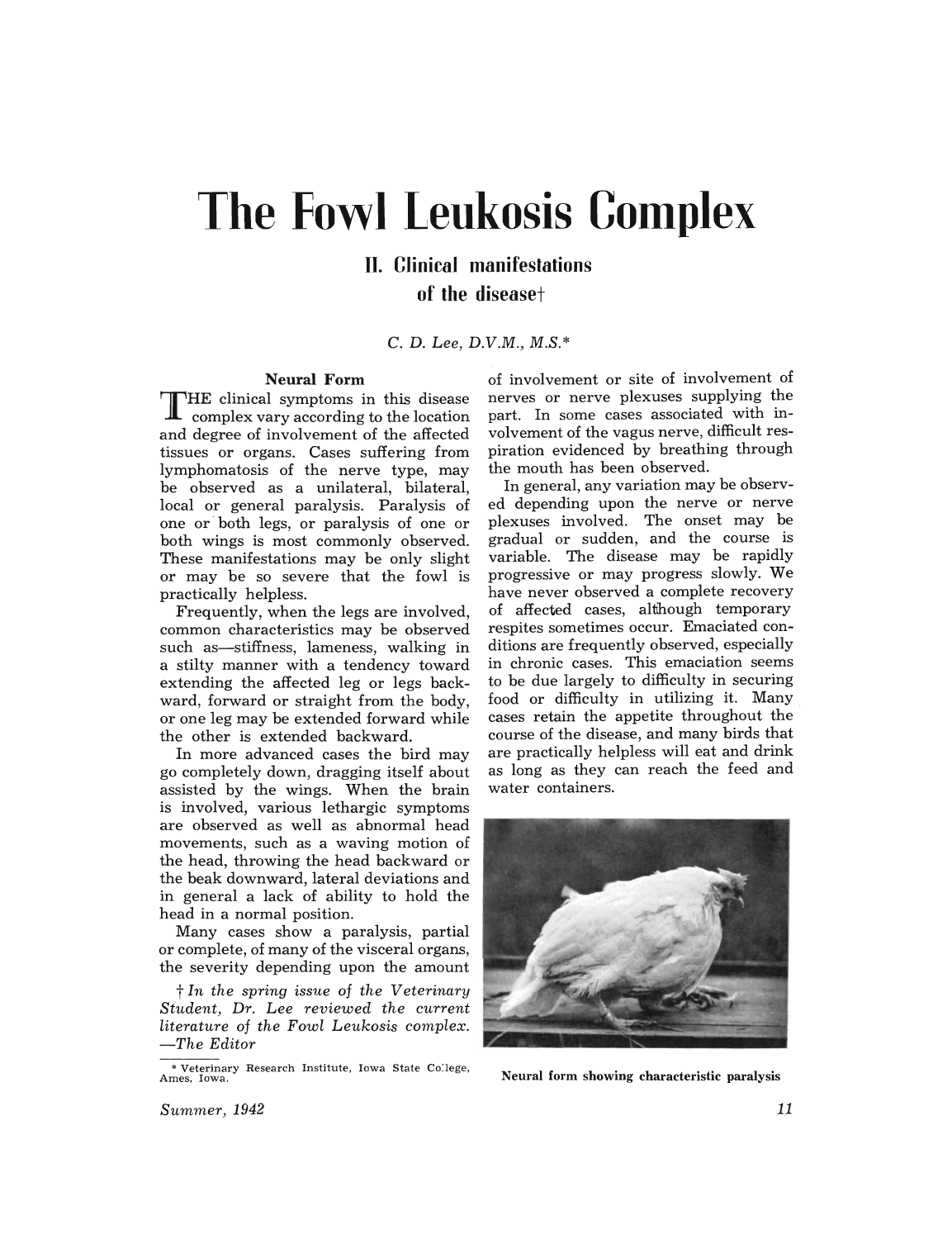# **Ocular Form**

In the eye cases the iris frequently shows, in the beginning, a de-pigmented circle around the pupiL This circle is grey at first or may be in only a slightly faded condition and may extend to such an degree that the normal bay color is almost completely replaced. The process may start in any part of the iris as a small depigmented spot or it may start as a generalized depigmented process throughout the iris, characterized by a faded grey appearance.

In many cases the depigmentation appears to start in several places in the iris at the same time, giving the appearance of a normal bay color interspersed with faded or grey areas.

In many cases the depigmentation is quite irregular and has a streaked appearance, mingling the normal bay color with that of a pathological grey. The color changes may vary from a faded bay to a dark or light grey, bluish grey or slate color. In some cases a black-colored tissue appears as a multiple tumorous mass. As a rule both eyes are involved, with one appearing to be more severely affected than the other.



### Ocular Lymphomatosis

However, many cases show involvement of only one eye. In a high percentage of cases, regular or irregular constriction of the pupil occurs with impaired vision or even blindness. Opacity of the cornea has been observed in a few cases. The ocular, as well as other types of fowl leukosis, has a very variable course. The process may spread rapidly or very slowly, and in many cases it appears as though

the disease has become arrested. The birds usually remain in good health unless blindness occurs or unless the eye type cases become complicated with other expressions of the disease.

Frequently we have observed cases that were uncomplicated eye cases in the beginning develop some other type after a variable length of time. We have also seen several uncomplicated eye cases that have lived two years without any great impairment of health.

While most of the popular breeds of chickens normally should have a reddishbay colored iris, there are some that do not have. The iris of the Cornish, and some game birds, is normally a yellow or pearl color and many crosses of this breed normally may have pearl or grey eyes.

Some breeds also normally have a dark brown or nearly mahogany colored iris. Some strains of breeds that are supposed to have reddish bay irises may produce individuals that have light colored irises. The above factors, as well as faded or grey irises from other causes, such as general weakness, different feeding practices and dietary factors, should always be considered in making diagnoses in questionable cases.

## Visceral **Form**

Clinical symptoms in cases affected with lymphocytoma tumors and tumor-like infiltrations in various organs vary greatly, depending upon the tissues or organs involved. Lameness has been observed in cases where a tumorous mass was found pressing on a corresponding nerve or nerve plexus. Diarrhea and emaciation are quite common in the more chronic cases. Many cases in good flesh have died suddenly and upon autopsy were found to be suffering from an enormously enlarged infiltrated liver. Rupture of the liver has occurred frequently in such cases. Pendulous abdomen has been observed in a few cases.

Respiratory difficulty was observed in a few cases which upon autopsy showed an involvement of the lungs by lymphocytomatosis and hemocytoblastosis tissue infiltrations. The symptoms in general are

*The Veterinary Student*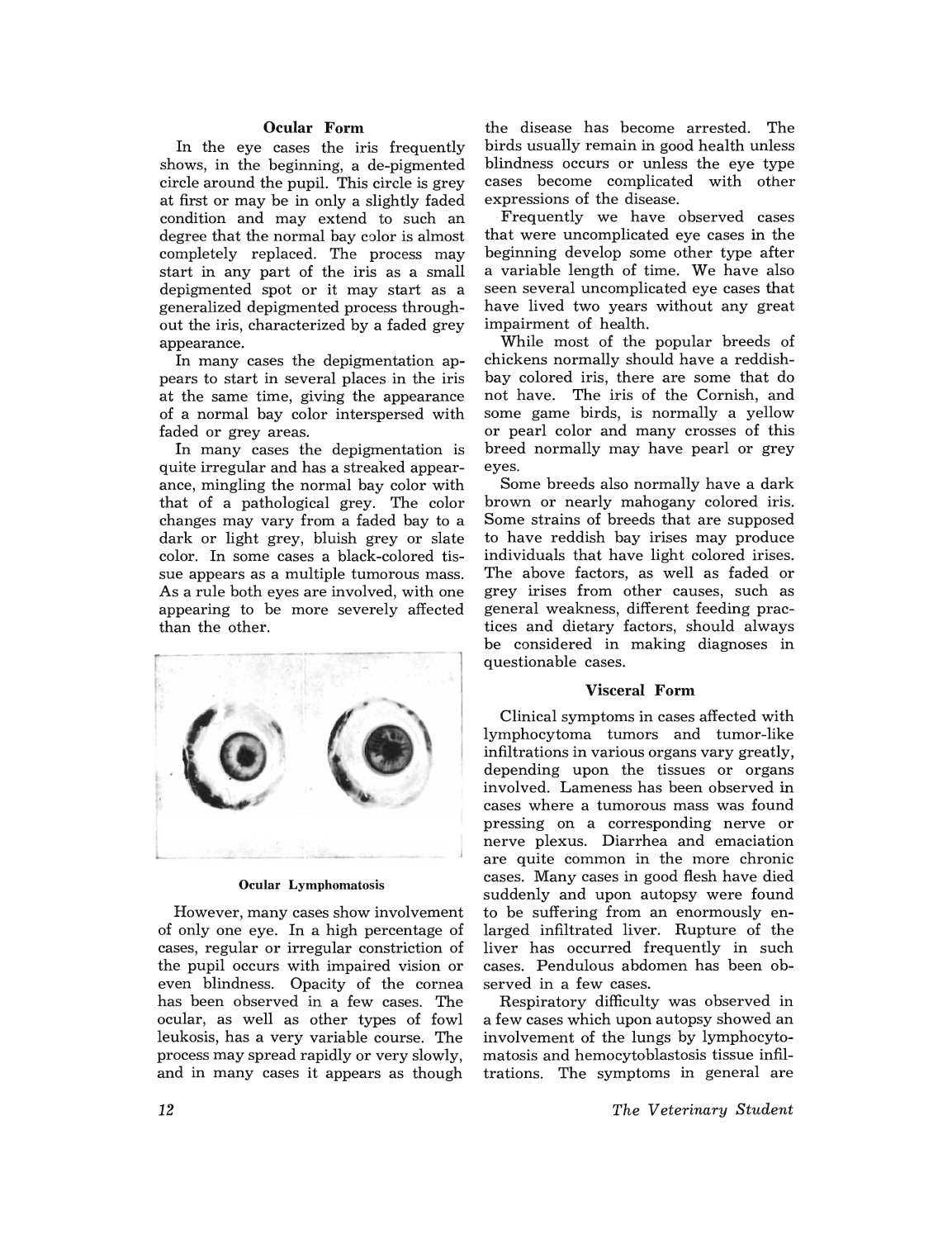

Visceral form showing tumor-like infiltrations

more obscure than the other types of the disease. A negative blood picture does not necessarily mean the bird is not affected.

## Osteopetrotic (Marble Bone) Form

This form of the complex was first described by Junghur and Landauer in 1938 and is possibly the most rare form of the avian leukosis complex and of least economic importance.

In general, the diseased metatarsus or unfeathered portion of the leg is often recognized on clinical examination. In the beginning stages the metatarsus may show a definite convexity of the anterior surface, irregular lumps in the proximal metaphyseal region or a thickening of the diaphysis. The affected areas are firm and insensitive to the touch. In advanced cases greatly enlarged and deformed bones of the legs and wings are very noticeable. In general, the tibia, fibula, femur, humerus, ulna, radius, metacarpus, coracoid, clavicle, and sternum are involved and show varying degrees of thickening.

The transmissible agent of osteopetrosis is present in the blood, bone marrow, lymphomata and is indistinguishable from the agents of other forms of lymphomatosis.

# Erythroleukosis

Many degrees of clinical manifestations are noted in cases of the greatly varying erythroid type. The most characteristic symptom shown is a severe anemia with a definite icterus of the skin of the face. The tendency in most of these cases is toward emaciation. However, the condition of flesh in many cases may be deceiving as it is frequently observed that birds appearing to be in excellent flesh are somewhat edematous and soft.

Positive blood findings of numerous hemocytoblasts and basophil erythroblasts in the peripheral circulation, presumable precursors of erythrocytes, are frequently encountered. A negative blood picture may not at all times mean that the bird is not affected with some expression of the disease.

The course of the disease is also very variable, in some cases progressing rapidly and in others slowly. The disease may appear to be arrested, but complete recovery has never been noted. The severity of symptoms is no indication of the extent of involvement. The appetite usually remains normal except in the very acute, generalized case and in cases of prostrated birds.

# Myeloid Leukosis

The clinical manifestations of myeloid leukosis are very variable. The onset may be gradual or very rapid, and general weakness with diarrhea is quite common. Marked lesions are frequently found in those cases in which marked infiltration in various organs is found on autopsy. The lameness may occur in one or in both legs, but in most cases occurs in both. The skin, comb, and wattles may not show any color changes, while in some cases varying degrees of anemia as well as a peculiar pallor may be observed. The presence of large numbers of myelocytic elements in the peripheral circulation serves to make a diagnosis. The tendency in these cases is toward a rather rapid emaciation.

To find out whether the disease was heritable, affected birds were mated. Matings were made of paralyzed birds

*(Concluded on page 35)* 

*Summer, 1942*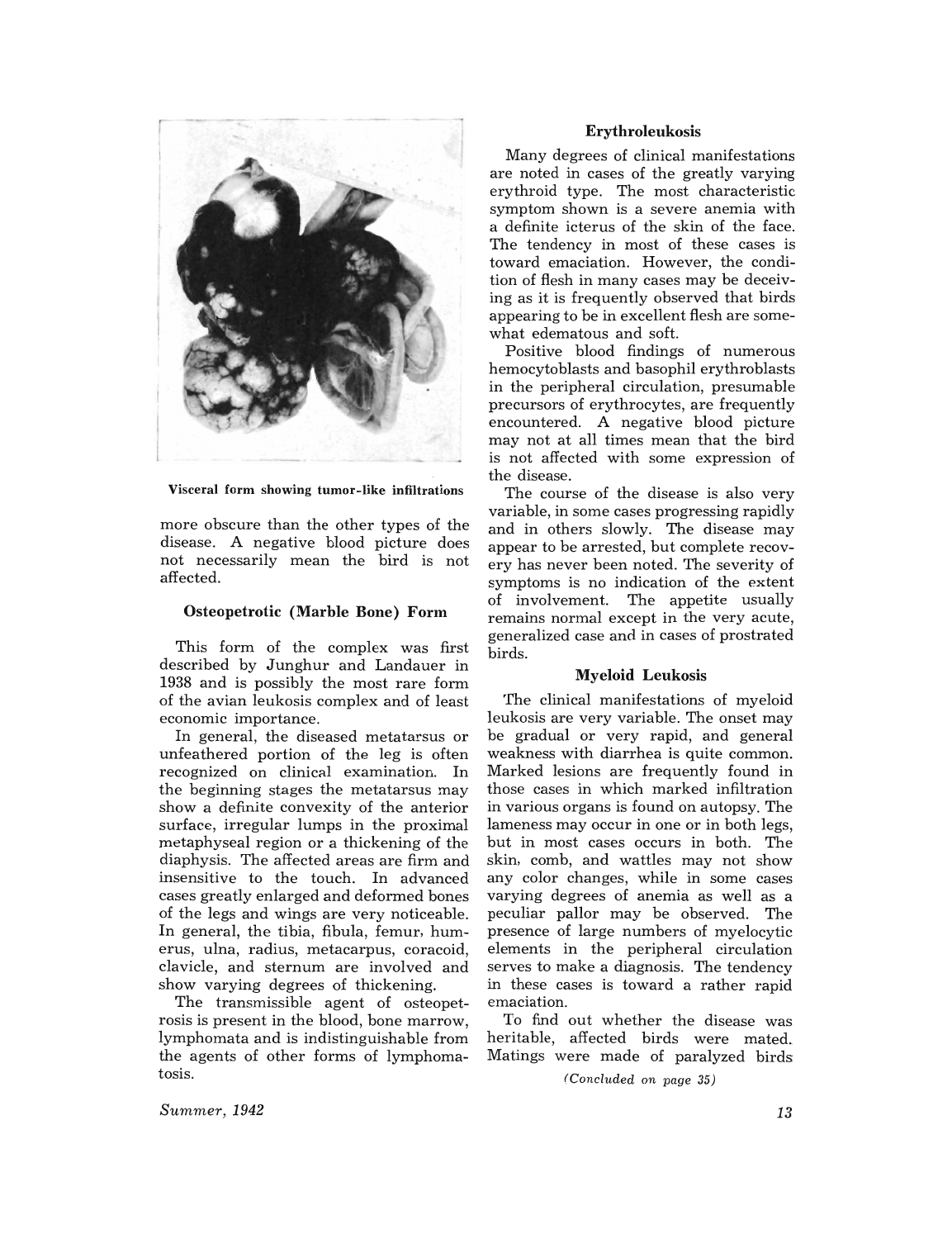granted for extension of the trials under rigid supervision to certain heavily infected sections of Iowa. In Nebraska, vaccination for the most part has been performed on farms where swine raising had become unprofitable or impossible because of the annual occurrence of the disease, and reports show that on many such farms, by early vaccination, the disease has been controlled and the industry has been restored to a profitable status. It will doubtless prove true, though, as it has in Europe, that yearly immunization will have to be the practice, since premises once heavily infected will likely remain so indefinitely.

# **Health Hazard**

Like Bang's disease in swine and cattle, swine erysipelas constitutes an important human health hazard. It is not the same as human erysipelas, but is of itself readily transmissible to man, causing most generally a localized infection called erysipeloid by the medical profession. Its transmission usually occurs through more intimate handling of swine with hands bearing scratches or injuries to the skin. Its incidence is highest in packing house workers, meat cutters, and veterinarians. Few, if any, deaths in man have been reported, but long, painful sieges of inflammation are common, stubborn to any line of treatment yet devised. Handling of infected animals and disposal of infected carcasses should be done with care.

Swine erysipelas in the United States today offers promise of being an increasingly serious threat to the swine industry. The closest cooperation between the veterinarian, the swine raiser, and the government will be necessary if this menace is to be controlled. It is with the veterinarian, especially, that the responsibility for the control of swine erysipelas rests.

Change of address? Let the *Veterinary Student* know your new address so that you will receive your next copy without delay.

# **FOWL LEUROSIS**

# *(Continued from page 13)*

with very little success because of lack of production or fertiliy. Birds suffering from erythroleukosis or myeloid leukosis rarely produce eggs. In cases of ocular type, or eye type, birds may produce normally with a normal degree of fertility. Matings were made of iritis females and iritis males. The birds were hatched and placed in isolated colony houses. During a twelve-month period  $65$  per cent of these birds died of some form of the fowl paralysis complex. Matings were made of iritis females and normal males, and about 50 per cent of these birds died of the complex. Matings of normal females with an iritis male were made and about 16 per cent of the chicks hatched from this mating died of fowl leukosis.

To further this investigation, blood from day old chicks hatched from a mating of iritis females and males was injected into one week old susceptible stock from our own breeding flocks. These inoculations resulted in a 60 per cent mortality from some form of fowl leukosis during a twelve month period. These experiments were repeated using blood from one week old. chicks from iritis matings and at weekly intervals for twelve weeks, and then at monthly intervals up to twelve months. The blood was found to be infective at all ages.

# **Control Methods**

A rigid culling program which eliminates all birds with faded grey eyes, light colored comb and wattles, lame or paralyzed birds, and extremely light birds, will serve to eliminate carriers, thus greatly decreasing the incidence of this disease in the flock.

When the disease becomes prevalent, the above procedures should be followed and the birds surviving kept as a source of resistant breeding stock.

Only in extreme cases should a flock be disposed of and new birds brought on the premises as they will often be very susceptible to the disease, whose infective agent is already present on the premises.

*Summer, 1942*